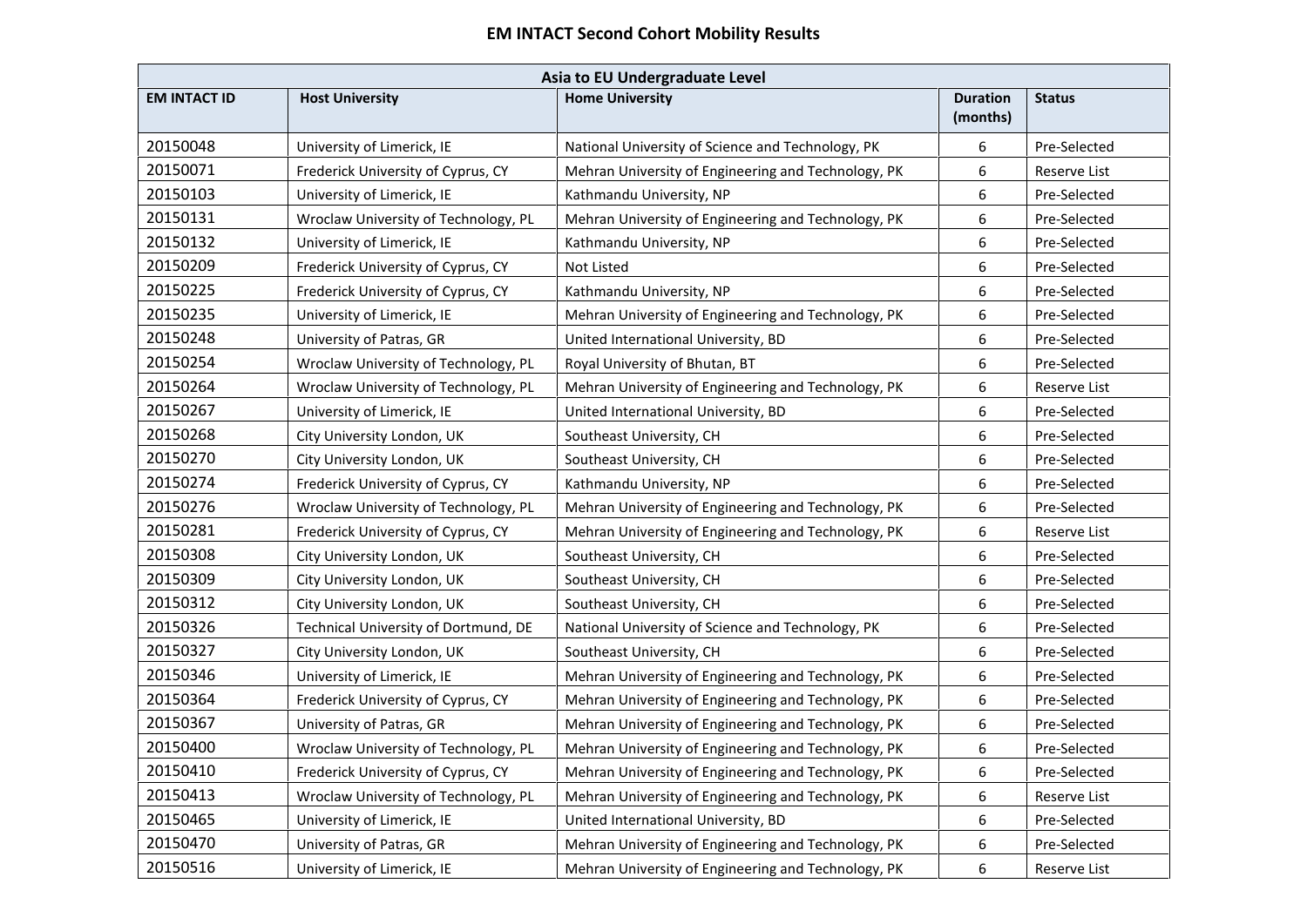| 20150520            | Wroclaw University of Technology, PL | Mehran University of Engineering and Technology, PK | 6               | Pre-Selected  |
|---------------------|--------------------------------------|-----------------------------------------------------|-----------------|---------------|
| 20150526            | University of Patras, GR             | Mehran University of Engineering and Technology, PK | 6               | Pre-Selected  |
| 20150548            | University of Patras, GR             | Mehran University of Engineering and Technology, PK | 6               | Reserve List  |
| 20150549            | University of Patras, GR             | Mehran University of Engineering and Technology, PK | 6               | Pre-Selected  |
|                     |                                      | <b>Asia to EU Masters Level</b>                     |                 |               |
| <b>EM INTACT ID</b> | <b>Host University</b>               | <b>Home University</b>                              | <b>Duration</b> | <b>Status</b> |
|                     |                                      |                                                     | (months)        |               |
| 20150070            | Politecnico di Milano, IT            | Not Listed                                          | 6               | Pre-Selected  |
| 20150090            | University of Limerick, IE           | Mehran University of Engineering and Technology, PK | 6               | Pre-Selected  |
| 20150091            | University of Limerick, IE           | Mehran University of Engineering and Technology, PK | 12              | Pre-Selected  |
| 20150094            | Politecnico di Milano, IT            | Royal University of Bhutan, BT                      | 6               | Pre-Selected  |
| 20150113            | City University London, UK           | Royal University of Bhutan, BT                      | 12              | Pre-Selected  |
| 20150127            | City University London, UK           | Mehran University of Engineering and Technology, PK | 6               | Reserve List  |
| 20150129            | University of Limerick, IE           | Mehran University of Engineering and Technology, PK | 6               | Reserve List  |
| 20150137            | University of Limerick, IE           | Bangkok University, TH                              | 6               | Reserve List  |
| 20150142            | Frederick University of Cyprus, CY   | Not Listed                                          | 12              | Reserve List  |
| 20150183            | Frederick University of Cyprus, CY   | Kathmandu University, NP                            | 12              | Pre-Selected  |
| 20150185            | University of Patras, GR             | Not Listed                                          | 6               | Pre-Selected  |
| 20150193            | University of Limerick, IE           | Royal University of Bhutan, BT                      | 12              | Reserve List  |
| 20150231            | Wroclaw University of Technology, PL | Mehran University of Engineering and Technology, PK | 6               | Pre-Selected  |
| 20150234            | University of Limerick, IE           | National University of Science and Technology, PK   | 6               | Pre-Selected  |
| 20150257            | Technical University of Dortmund, DE | Institut Teknologi Bandung, ID                      | 6               | Pre-Selected  |
| 20150261            | Technical University of Dortmund, DE | Institut Teknologi Bandung, ID                      | 6               | Pre-Selected  |
| 20150306            | Wroclaw University of Technology, PL | Mehran University of Engineering and Technology, PK | 6               | Reserve List  |
| 20150317            | Technical University of Dortmund, DE | Mehran University of Engineering and Technology, PK | 6               | Pre-Selected  |
| 20150341            | Wroclaw University of Technology, PL | Mehran University of Engineering and Technology, PK | 6               | Pre-Selected  |
| 20150370            | Frederick University of Cyprus, CY   | Mehran University of Engineering and Technology, PK | 6               | Reserve List  |
| 20150371            | Technical University of Dortmund, DE | Mehran University of Engineering and Technology, PK | 12              | Pre-Selected  |
| 20150389            | City University London, UK           | Not Listed                                          | 12              | Pre-Selected  |
| 20150394            | University of Limerick, IE           | Mehran University of Engineering and Technology, PK | 6               | Pre-Selected  |
| 20150396            | Politecnico di Milano, IT            | Mehran University of Engineering and Technology, PK | 6               | Pre-Selected  |
| 20150399            | University of Patras, GR             | Not Listed                                          | 6               | Pre-Selected  |
| 20150414            | Wroclaw University of Technology, PL | Mehran University of Engineering and Technology, PK | 6               | Reserve List  |
| 20150422            | Frederick University of Cyprus, CY   | Not Listed                                          | 6               | Pre-Selected  |
| 20150423            | City University London, UK           | Not Listed                                          | 12              | Pre-Selected  |
| 20150438            | Technical University of Dortmund, DE | National University of Science and Technology, PK   | 12              | Reserve List  |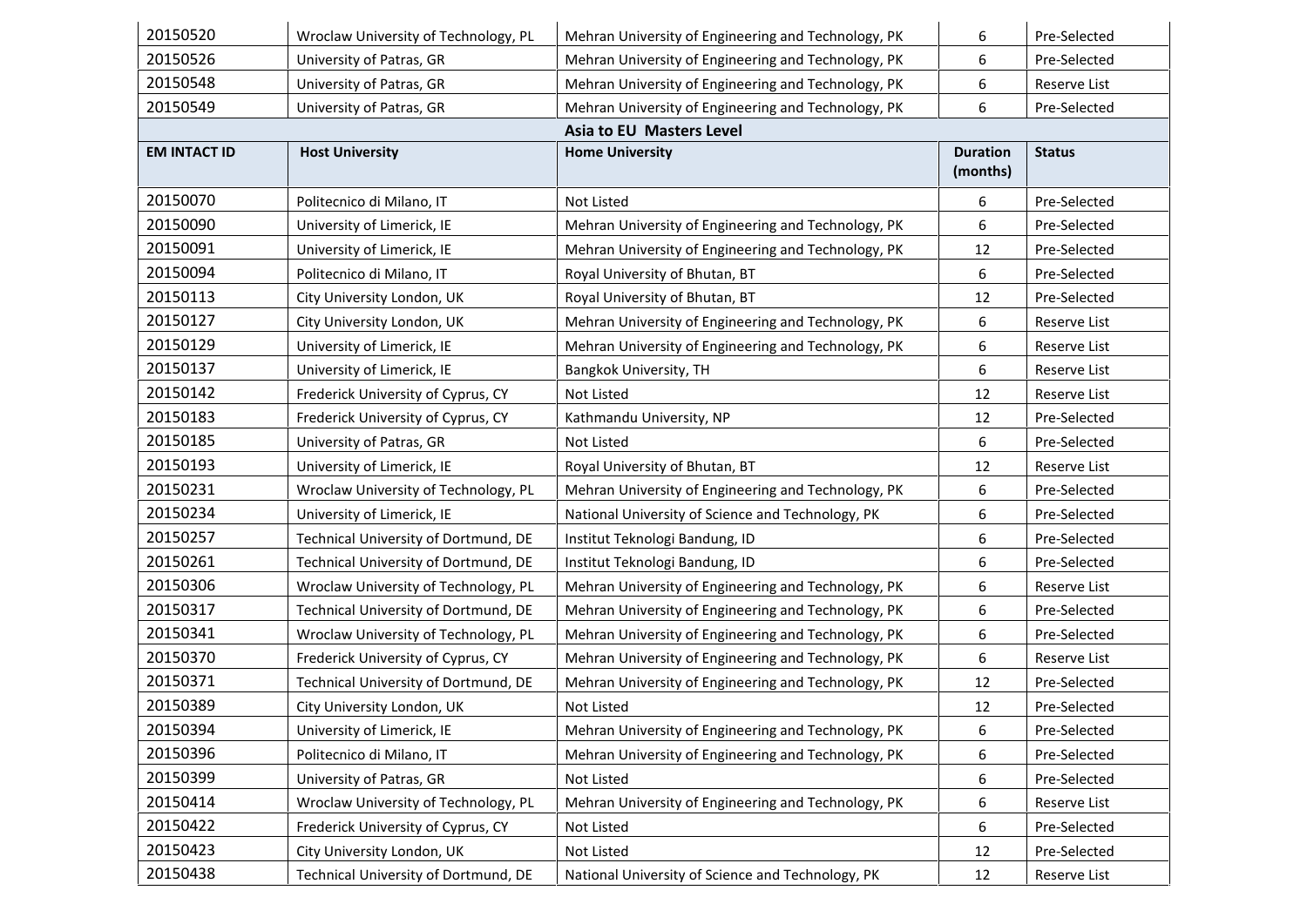| 20150456                        | Politecnico di Milano, IT            | Kabul University, AF                                | 6                           | Reserve List  |  |
|---------------------------------|--------------------------------------|-----------------------------------------------------|-----------------------------|---------------|--|
| 20150475                        | Wroclaw University of Technology, PL | Mehran University of Engineering and Technology, PK | 6                           | Pre-Selected  |  |
| 20150478                        | Frederick University of Cyprus, CY   | Mehran University of Engineering and Technology, PK | 6                           | Reserve List  |  |
| 20150489                        | University of Patras, GR             | National University of Science and Technology, PK   | 6                           | Pre-Selected  |  |
| 20150491                        | Politecnico di Milano, IT            | National University of Science and Technology, PK   | 6                           | Reserve List  |  |
| 20150494                        | Frederick University of Cyprus, CY   | Mehran University of Engineering and Technology, PK | 6                           | Reserve List  |  |
| 20150503                        | Wroclaw University of Technology, PL | Mehran University of Engineering and Technology, PK | 6                           | Pre-Selected  |  |
| 20150505                        | City University London, UK           | Mehran University of Engineering and Technology, PK | 6                           | Reserve List  |  |
| 20150523                        | City University London, UK           | National University of Science and Technology, PK   | 6                           | Pre-Selected  |  |
| 20150563                        | University of Patras, GR             | <b>BRAC University, BD</b>                          | 6                           | Pre-Selected  |  |
|                                 |                                      | Asia to EU Doctorate Level                          |                             |               |  |
| <b>EM INTACT ID</b>             | <b>Host University</b>               | <b>Home University</b>                              | <b>Duration</b><br>(months) | <b>Status</b> |  |
|                                 |                                      |                                                     |                             |               |  |
| 20150152                        | University of Limerick, IE           | University of Malaya, MY                            | 12                          | Pre-Selected  |  |
| 20150168                        | Technical University of Dortmund, DE | National University of Science and Technology, PK   | 12                          | Pre-Selected  |  |
| 20150182                        | City University London, UK           | Not Listed                                          | 12                          | Pre-Selected  |  |
| 20150196                        | City University London, UK           | National University of Science and Technology, PK   | 12                          | Reserve List  |  |
| 20150214                        | Wroclaw University of Technology, PL | Not Listed                                          | 12                          | Pre-Selected  |  |
| 20150256                        | Politecnico di Milano, IT            | Not Listed                                          | 12                          | Pre-Selected  |  |
| 20150258                        | Frederick University of Cyprus, CY   | National University of Science and Technology, PK   | 12                          | Pre-Selected  |  |
| 20150263                        | Frederick University of Cyprus, CY   | National University of Science and Technology, PK   | 12                          | Pre-Selected  |  |
| 20150421                        | Frederick University of Cyprus, CY   | Not Listed                                          | 12                          | Reserve List  |  |
| 20150533                        | Frederick University of Cyprus, CY   | Not Listed                                          | 12                          | Reserve List  |  |
| Asia to EU Post-Doctorate Level |                                      |                                                     |                             |               |  |
| <b>EM INTACT ID</b>             | <b>Host University</b>               | <b>Home Institution</b>                             | <b>Duration</b><br>(months) | <b>Status</b> |  |
| 20150022                        | Frederick University of Cyprus, CY   | Not Listed                                          | 6                           | Pre-Selected  |  |
| 20150114                        | Frederick University of Cyprus, CY   | Not Listed                                          | 6                           | Reserve List  |  |
| 20150115                        | City University London, UK           | Southeast University, CH                            | 6                           | Pre-Selected  |  |
| 20150119                        | Technical University of Dortmund, DE | Not Listed                                          | 6                           | Pre-Selected  |  |
| 20150123                        | Frederick University of Cyprus, CY   | Not Listed                                          | 6                           | Pre-Selected  |  |
| 20150147                        | Technical University of Dortmund, DE | Not Listed                                          | 6                           | Pre-Selected  |  |
| 20150158                        | Frederick University of Cyprus, CY   | Not Listed                                          | 6                           | Reserve List  |  |
| 20150187                        | Frederick University of Cyprus, CY   | Not Listed                                          | 6                           | Pre-Selected  |  |
| 20150224                        | City University London, UK           | Not Listed                                          | 6                           | Pre-Selected  |  |
| 20150515                        | University of Patras, GR             | Not Listed                                          | 6                           | Pre-Selected  |  |